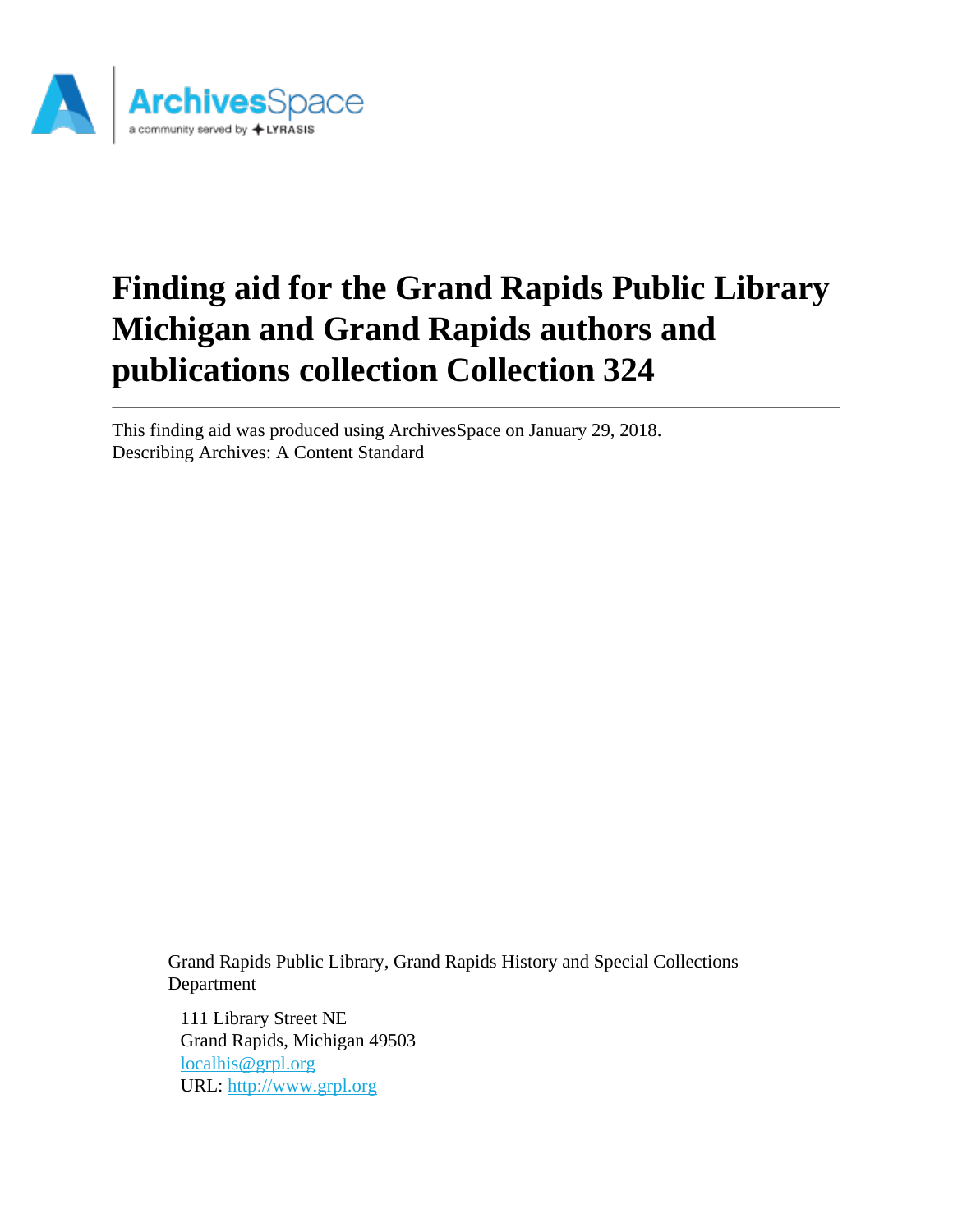# <span id="page-1-0"></span>**Table of Contents**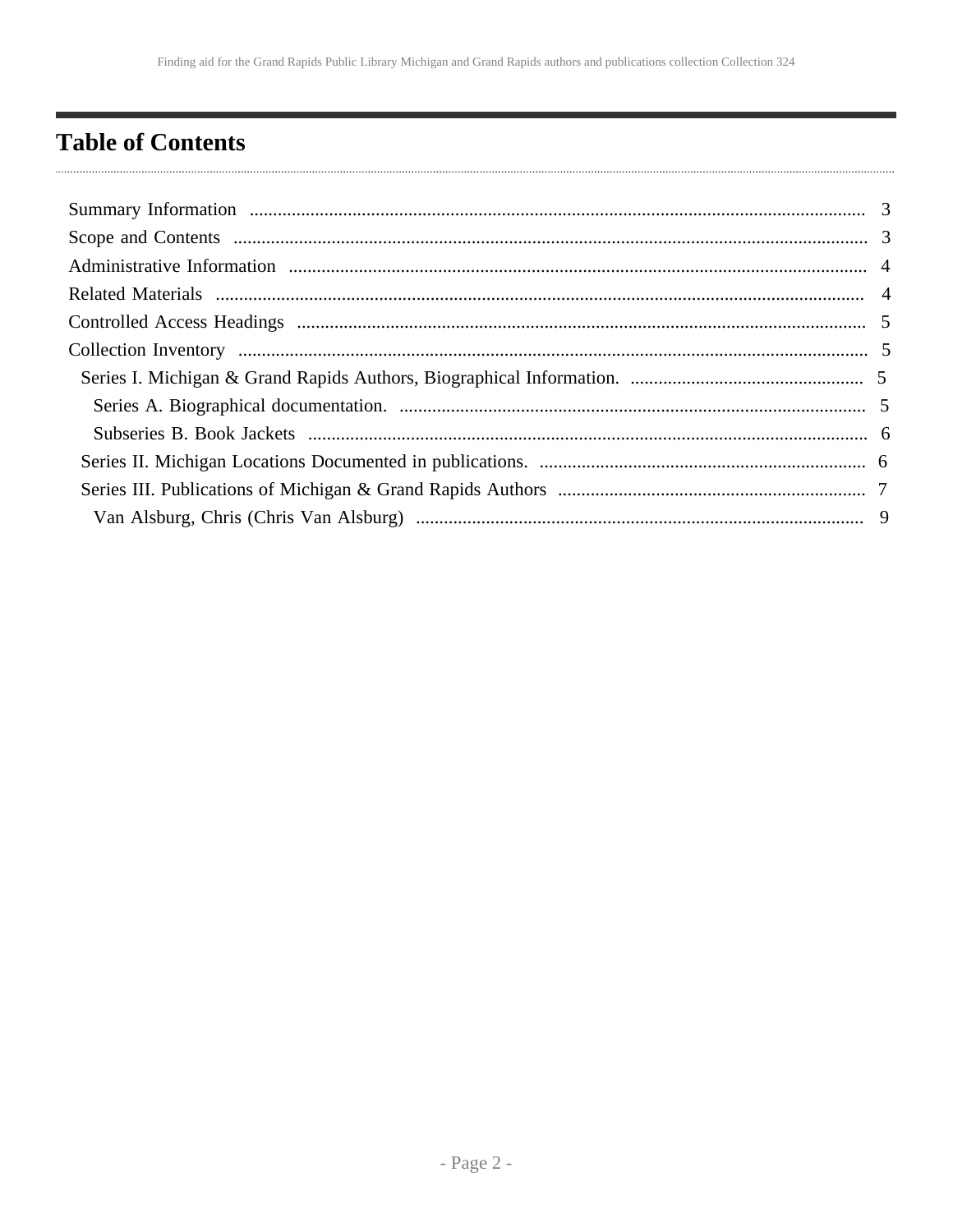# <span id="page-2-0"></span>**Summary Information**

|                                     | Grand Rapids Public Library, Grand Rapids History and Special                                                                                                                                                                                                                                                                                                                                             |
|-------------------------------------|-----------------------------------------------------------------------------------------------------------------------------------------------------------------------------------------------------------------------------------------------------------------------------------------------------------------------------------------------------------------------------------------------------------|
| <b>Repository:</b>                  | <b>Collections Department</b>                                                                                                                                                                                                                                                                                                                                                                             |
| <b>Title:</b>                       | Grand Rapids Public Library Michigan and Grand Rapids authors and<br>publications collection                                                                                                                                                                                                                                                                                                              |
| ID:                                 | Collection 324                                                                                                                                                                                                                                                                                                                                                                                            |
| Date:                               | no date                                                                                                                                                                                                                                                                                                                                                                                                   |
| <b>Physical Description:</b>        | 4.6 Linear Feet Six boxes                                                                                                                                                                                                                                                                                                                                                                                 |
| Language of the<br><b>Material:</b> | English                                                                                                                                                                                                                                                                                                                                                                                                   |
| Abstract:                           | This is a devised collection containing publications written by<br>Michigan authors or associated with Michigan. The items are gathered<br>here because they represent the work of a Michigan author, rather than<br>specifically for the subject content. However, many of these same titles<br>are also valued for their subject content and will be found elsewhere in<br>the archives or the library. |

**^** [Return to Table of Contents](#page-1-0)

# <span id="page-2-1"></span>**Scope and Contents**

This collection is currently defined to hold any title where the main purpose is to document the publications of a Grand Rapids or Michigan author. The subject content has value, but by specifying a place, and collecting the publications together by author, the "opus" of works of a particular author is gathered, for longer research and preservation. The items included in the collection often duplicate those also in the circulating or non-circulating book collections of the library or the department.

Book jackets, were available, are physically housed separately in acid free folders.

The holdings here are from non-collection specific accessions, as compared to the Gerald Elliott Michigan Authors Collection #304A, which is a collection of Michigan associated publications specifically collected by and associated with Gerald Elliott. It is also distinct from Coll. 142, the Michigan Authors Collection, which is a collection that contains biographical information about a specific group of Michigan authors, but without any of their actual publications included within that collection.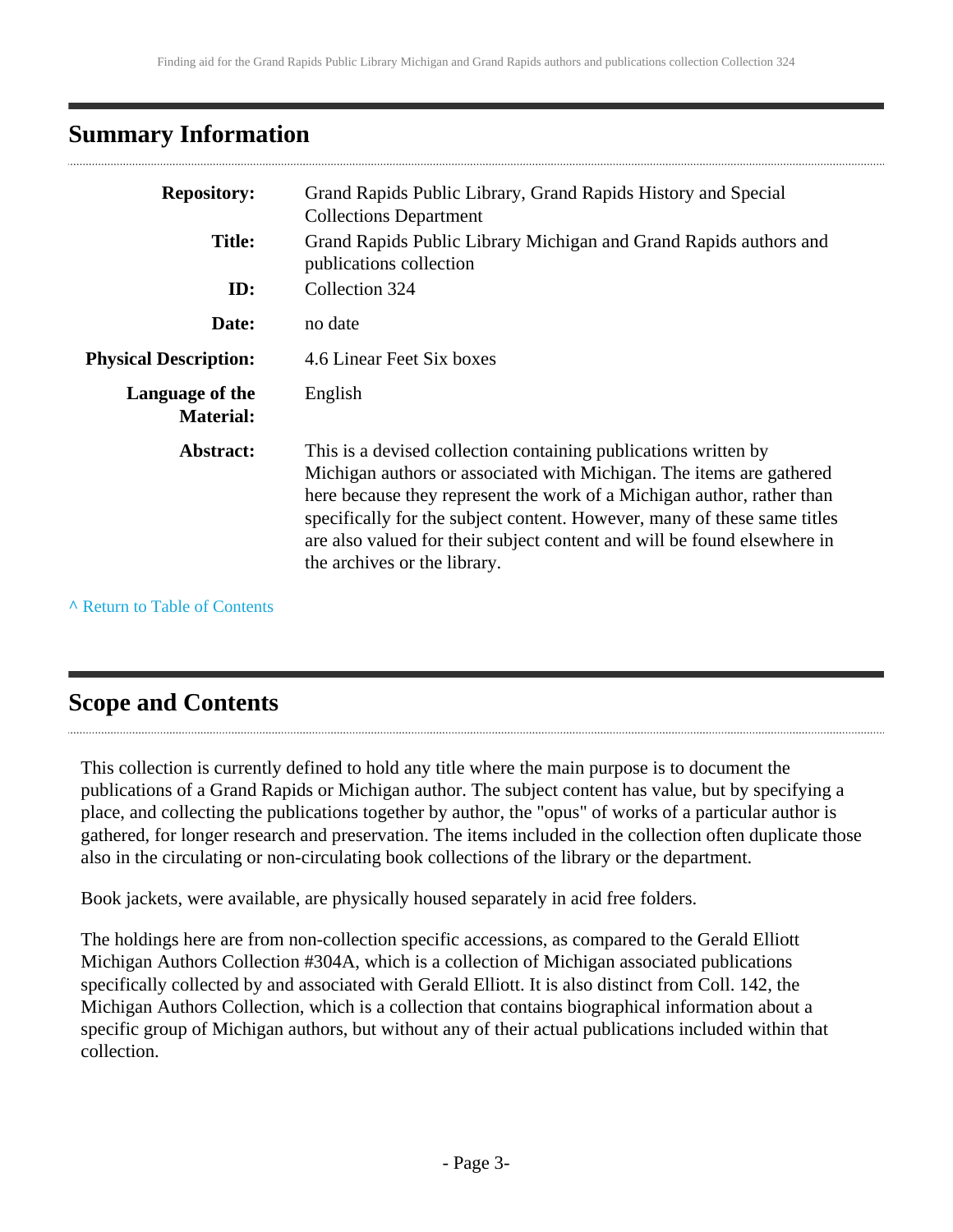#### **^** [Return to Table of Contents](#page-1-0)

### <span id="page-3-0"></span>**Administrative Information**

#### **Publication Statement**

Grand Rapids Public Library, Grand Rapids History and Special Collections Department

111 Library Street NE Grand Rapids, Michigan 49503 [localhis@grpl.org](mailto:localhis@grpl.org) URL:<http://www.grpl.org>

#### **Immediate Source of Acquisition**

Various and unknown donors. Accession numbers include: 1996.003 (not found 10/17/2004 + 00. [1617].1-2 ; 00.[1509].1 ; 2001.048 ; 2007.103.

#### **Processing Information**

Note: Some items that may or may not have been listed in this collection at one time may be cataloged under regular book cataloging procedures, but not in archival storage. These items may be listed in the regular library online catalog, and may be housed by call number in the Northeast Room, rather than according to the arrangement in this collection finding aid.

**^** [Return to Table of Contents](#page-1-0)

# <span id="page-3-1"></span>**Related Materials**

#### **Related Materials**

Coll. 304, The Gerald Elliott Michigan Authors Collection, which are Michigan associated publications specifically collected by and associated with Gerald Elliott.

Coll. 142, the Francis Woods Michigan Authors Collection, which only contains information about the authors, not publications from the authors.

Coll. 289, GRPL Publishers and Publishing Collection, which documents newspaper publishing, but also local presses and imprints.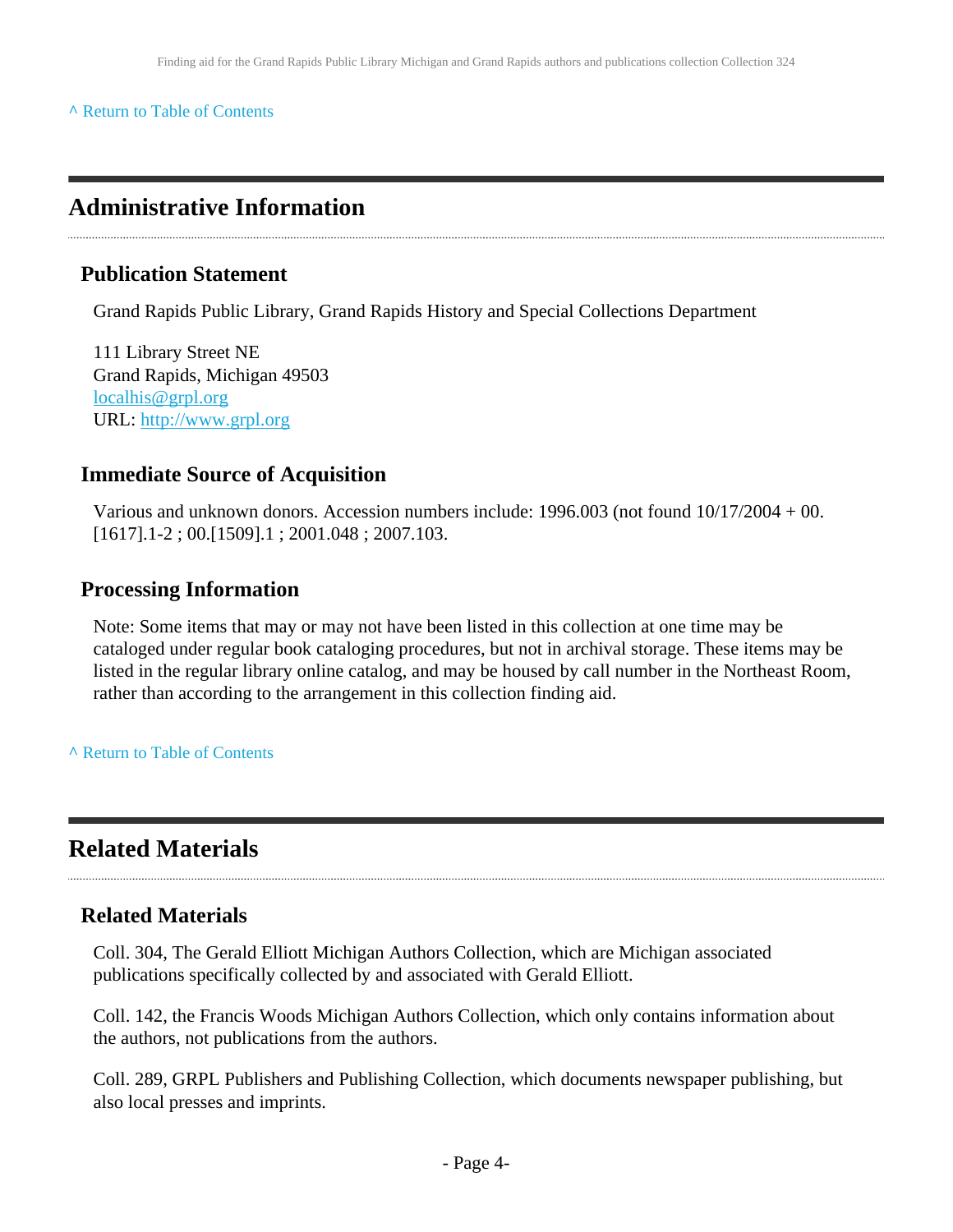Coll. 278, GRPL Poets & Poetry Collection, which documents the authors, publishing and organizations associated with Greater Grand Rapids area poets.

**^** [Return to Table of Contents](#page-1-0)

# <span id="page-4-0"></span>**Controlled Access Headings**

- Grand Rapids (Mich.) -- History
- Publications -- Michigan
- Authors, American -- Michigan

# <span id="page-4-1"></span>**Collection Inventory**

### <span id="page-4-2"></span>**Series I. Michigan & Grand Rapids Authors, Biographical Information.**

#### **Scope and Contents**

Series A. Biographical flyers, resumes, etc. . This series contains list of information identifying Michigan and Grand Rapids associated authors. It also contains ephemera and biographical information about those authors.

Series B. Book Jackets Since book jackets often provide valued information on the author or the publication, these are being preserved, where available, and housed in this series.

#### <span id="page-4-3"></span>**Series A. Biographical documentation.**

| <b>Title/Description</b>                                                                                                                                                                           | <b>Instances</b> |
|----------------------------------------------------------------------------------------------------------------------------------------------------------------------------------------------------|------------------|
| Henrietta C. Barr. 1930 Census sheets. Obit index, Obit. GR<br>Herald, Feb. 17, 1951. pg. 16. Ref. Pages to other GRPL<br>archival collections                                                     | Box 1            |
| Feike Fiekema [Frederick Manfred]. Calvin College Graduate.<br>"Frederick Manfred" Pg. 792 – 805 from A Literary History of<br>the American West. Fort Worth: Texas Christian University<br>Press. | Box 1            |
| Feike Fiekema [Frederick Manfred]. FirstSearch WorldCat<br>record for "This is the Year"                                                                                                           | Box 1            |
| Feike Fiekema [Frederick Manfred]. "Dutch in Michigan" /<br>Larry Ten Harmsel. Review by Conrad Bult in Origins, v. 20,<br>no. 2.                                                                  | Box 1            |
| Ernest Hemingway. Hemingway's Michigan : a driving tour of<br>Emmet and Charlevoix Counties / researched and compiled by                                                                           | Box 1            |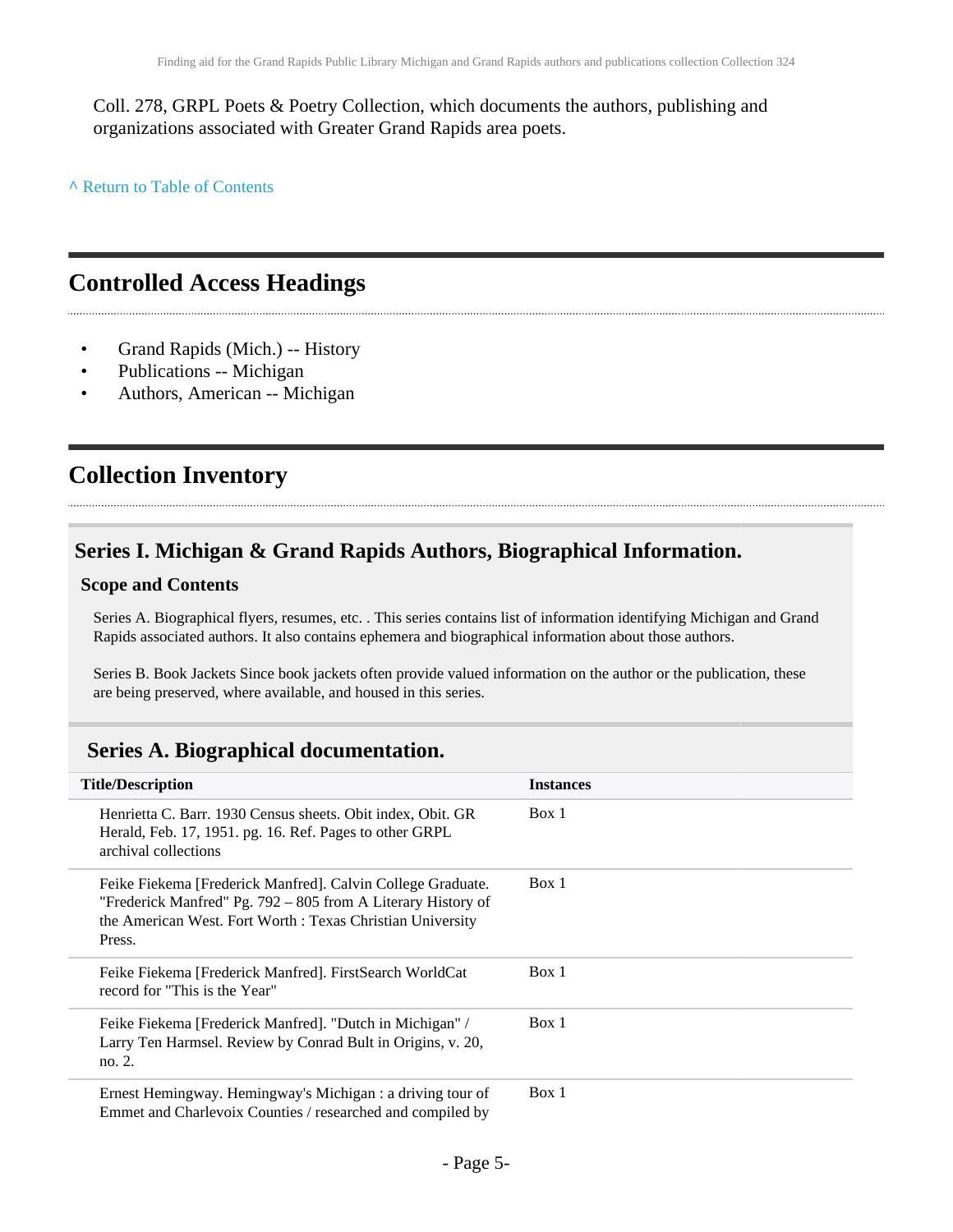Ken Marek. Clarke Historical Library, Central Michigan Univ., 2007. P2007.067.3

| Ernest Hemingway. Up North with the Hemingways and Nick<br>Adams / by Frederic Svoboda. Mt. Pleasant, Mi.: Clarke<br>Historical Library, Central Michigan Univ., 2007. P2007.067.1                                                                                       | Box 1 |
|--------------------------------------------------------------------------------------------------------------------------------------------------------------------------------------------------------------------------------------------------------------------------|-------|
| Ernest Hemingway. Bookmark. Michigan Hemingway Society.<br>P2007.067.2                                                                                                                                                                                                   | Box 1 |
| Ernest Hemingway. Running with the Bulls : my years with the<br>Hemingways / Valerie Hemingway. N.Y.: Ballantine Books,<br>2004. Signed by the author "To the Grand Rapids Public Library<br>on the occasion of my visit 26 April 2008". Gift of the author.<br>2008.039 | Box 1 |
| Ernest Hemingway. Book Jacket                                                                                                                                                                                                                                            | Box 6 |
| Caroline Matilda Kirkland, 1801-1864. FirstSearch WorldCat<br>record for "Forest Life".                                                                                                                                                                                  | Box 1 |
| Neck Deep and Other Predicaments / Ander Monson. 1977. See<br>book at: M815.6.M759n and also circulating copies.                                                                                                                                                         | Box 1 |
| Monson's Mystic Oracle. Paper turning wheel ephemera device.<br>GR Press clipping. Photocopy. Feb. 4, 2007 P2007.015                                                                                                                                                     | Box 1 |
| Constance Rourke and American Culture / by Joan Shelley<br>Rubin. Chapel Hill: Univ. of North Carolina Press, 1980. This<br>copy has "Jane Idema" on front flyleaf. See also Local History<br>copy at M92.R761 R8 00.[3909].1                                            | Box 1 |
| Chris Van Allsburg. Grand Rapids Press. Flair. Oct. 31, 2004.                                                                                                                                                                                                            | Box 1 |
| Stewart Edward White / by Eugene F. Saxton. N.Y.:<br>Doubleday, page & Co. n.d. Formerly MKG92.W59Sa9.00.<br>$[3748]$ .1                                                                                                                                                 | Box 1 |
| Van Tyne, Claude Halstead, 1869-1930. Fondation Harvard<br>pour les Relations avec les Universite's Francaises. Conferences<br>Americaines. Deuxieme Annee, 1913-1914 Formerly M378.F73<br>v2 00.[2834].1                                                                | Box 1 |

### <span id="page-5-0"></span>**Subseries B. Book Jackets**

| <b>Title/Description</b>                                     | <i>Instances</i> |
|--------------------------------------------------------------|------------------|
| City in the Forest : the story of Lansing / by Birt Darling. | Box 2            |
| In Celebration of Grand Rapids  P2008.025                    | Box 5            |

**^** [Return to Table of Contents](#page-1-0)

### <span id="page-5-1"></span>**Series II. Michigan Locations Documented in publications.**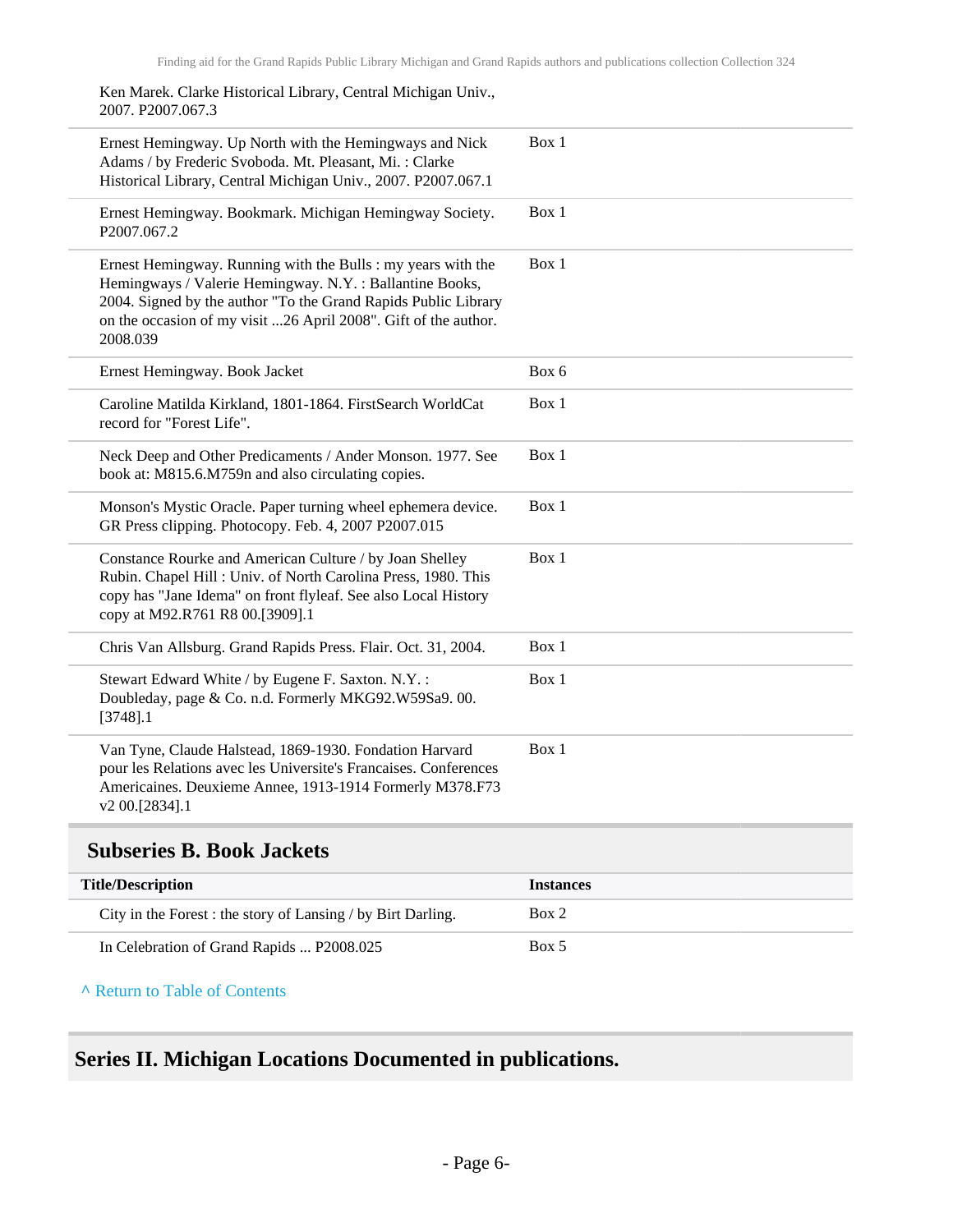#### **Scope and Contents**

This series documents Michigan and Grand Rapids locations used in the setting of the book, such as a book of fiction set in Grand Rapids. If the author is also from Michigan, these items may be listed in Series III, instead.

#### **^** [Return to Table of Contents](#page-1-0)

### <span id="page-6-0"></span>**Series III. Publications of Michigan & Grand Rapids Authors**

#### **Scope and Contents**

This series contains the actual books or periodicals published by Grand Rapids or Michigan residents or former residents.

Items are usually listed first by the last name of the author, and then alphabetically by the title of the publication. Or, books with many authors or about Grand Rapids but not resident Michigan authors are listed by title, alphabetically.

| <b>Title/Description</b>                                                                                                                                                                                                                               | <b>Instances</b> |
|--------------------------------------------------------------------------------------------------------------------------------------------------------------------------------------------------------------------------------------------------------|------------------|
| Alt, Mary Rasch. Alpine Township. (Image of America)<br>Charlestown, S.C.: Arcadia Publishing, 2007. P2007.047                                                                                                                                         | Box 4            |
| Amazing Women of West Michigan / text by Crystal Bowman,<br>with photographs by Tim Priest. GR : William R. Eerdmans Publ.<br>Co., 2006. 2007.103                                                                                                      | Box 5.5          |
| Arlinsky, Ellen and Marg Ed Kwapil. In Celebration of Grand<br>Rapids / Ellen Arlinsky & Marg Ed Kwapil. Northridge, Calif.:<br>Windsor Publ. Produced in cooperation with the GR Area<br>Chamber of Commerce, 1987.                                   | Box 5            |
| Book jacket.                                                                                                                                                                                                                                           | Box 6            |
| Ashman, Mary. Pathways and Clearings: pioneer living in the<br>Grand River Valley, 1825-1850 / by Mary Ashman. G.R. : Grand<br>Rapid Public Museum, 1981. (Grand Rapids Public Museum<br>Publication No. 6)                                            | Box 5            |
| Barr, Henrietta C. Bedtime Stories : a comedy in one act Boston :<br>Walter H. Baker, 1931. 00.[4053].1 Formerly MKG812.B27                                                                                                                            | Box 5            |
| Boss, Brian. An Unfamiliar Path. Brian and Roger Boss, 2012.<br>2013.003                                                                                                                                                                               | Box 5.5          |
| Byle, Ann E. Plainfield Township (Images of America)<br>Charleston, S.C.: Arcadia Publishing, 2008. P2008.055                                                                                                                                          | Box 4            |
| Dilley, Thomas R. Grand Rapids in Stereographs, 1860-1900 /<br>Thomas R. Dilley. Charleston, S.C. : Arcadia, 2007. P2007.061.2                                                                                                                         | Box 4            |
| DeJong, Meindert. The Big Goose and the Little White Duck / by<br>Meinderg DeJong, with pictures by Edna Potter. N.Y.: Harper &<br>Brothers, 1938. Inscribed by the author: a book, a goose and little<br>duck for Barbara" Meindert DeJong. 2006.020D | Box 5            |
| Book jacket.                                                                                                                                                                                                                                           | Box 2.5          |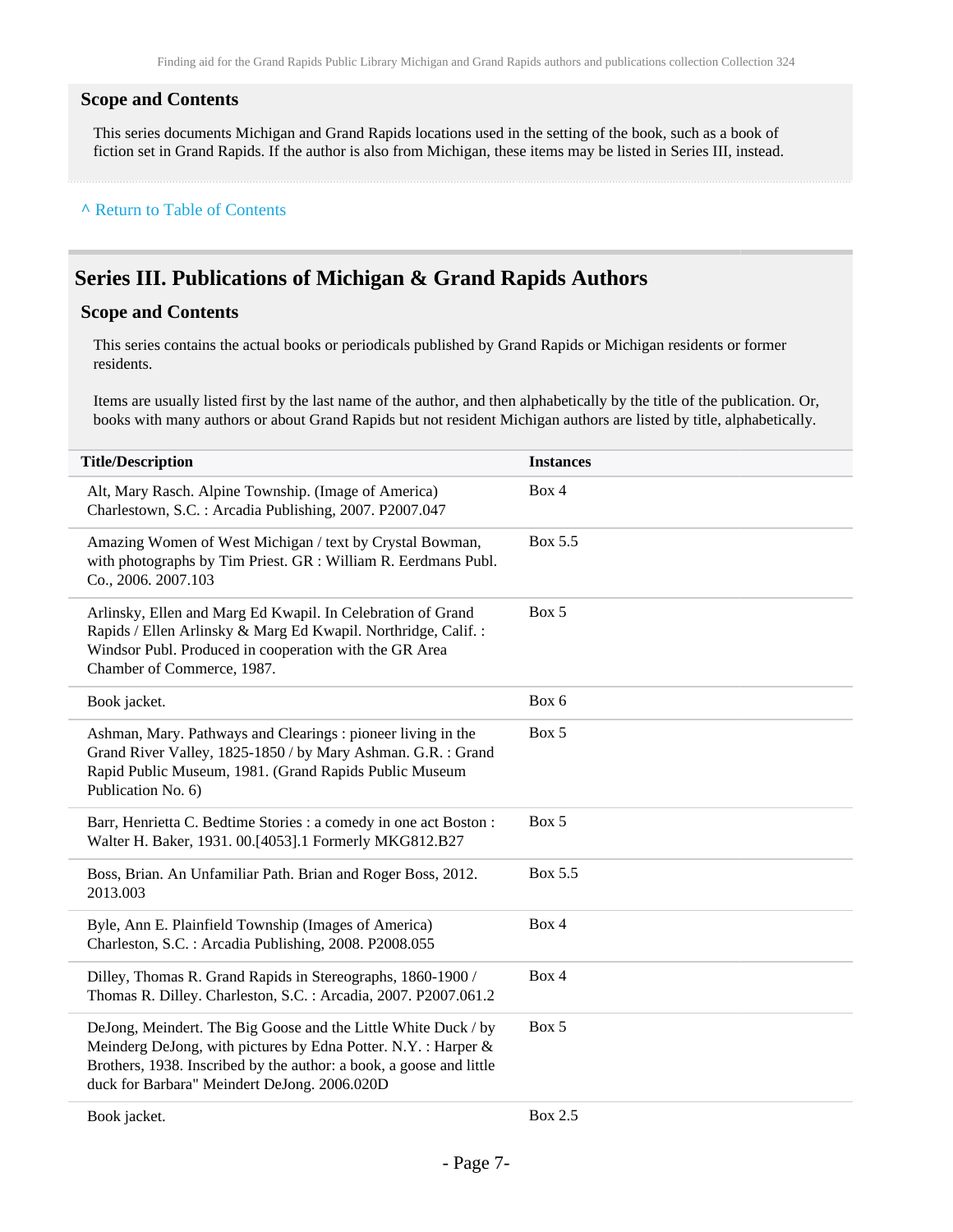| Farrant, Don and Gary, Eberle. Haunted Houses of Grand Rapids /<br>Don Farrant. Ada, Michigan : Ivystone Publications. v. 1 /<br>Don Farrant. Illustrated by Paul Jackman. 1979, 1984 printing.<br>2006.037B                                                                                                                                                         | Box SAFE 5 |
|----------------------------------------------------------------------------------------------------------------------------------------------------------------------------------------------------------------------------------------------------------------------------------------------------------------------------------------------------------------------|------------|
| Farrant, Don and Gary, Eberle. Haunted Houses of Grand Rapids /<br>Don Farrant. Ada, Michigan : Ivystone Publications. v. 2 / Gary<br>Eberle. Illustrated by Roger Timermanis. 1982. 2006.037B                                                                                                                                                                       | Box SAFE 5 |
| Haunted Houses of Grand Rapids / Gary Eberle, with additional<br>material by John Layman, Illustrations by Roger Timmermanis<br>and Paul Jackman. With five stories from Don Farrant's Haunted<br>Houses of Grand Rapids. G.R. : Silver Fox Publ., 1994. Appears<br>to be a revised and expanded version of the two volumes above,<br>now in one volume. 00.[5003].1 | Box SAFE 5 |
| Fiekema, Feike [Manfred, Frederick] This is the Year. N.Y. :<br>Doubleday & Co., 1947. 2001.048                                                                                                                                                                                                                                                                      | Box 5      |
| Book jacket.                                                                                                                                                                                                                                                                                                                                                         | Box 2      |
| VGrand Rapids Press. Vintage Grand Rapids : a kaleidoscope<br>of photographs, v. 1. (A Grand Rapids Press publication), 2006.<br>2006.110.2                                                                                                                                                                                                                          | Box 5      |
| Harms, Richard. Kent Country Club, the first one hundred years,<br>1896-1996. Includes original dust jacket. c. 2 P2009.005.1                                                                                                                                                                                                                                        | Box 5      |
| Hazlewood, Karolee R. Historic Photos of Grand Rapids. Historic<br>Photos of Grand Rapids : text and captions by Karolee R.<br>Hazlewood. Nashville, Tenn.: Turner Publishing Co., 2009. Book<br>jacket still with book. P2009.001                                                                                                                                   | Box 5      |
| Hulst, Cornelia Steketee. If Solon Should Come to Washington /<br>by Cornelia Steketee Hulst. Washington, D.C. : Reprinted from<br>the Searchlight, Oct. 1919 Formerly MKG321.4.H87 00.[3512].1                                                                                                                                                                      | Box 5      |
| Kirkland, Caroline M. Forest Life. N.Y.: C.S. Francis & Co.,<br>1842. 2 Volumes. 00.[1617].1-2                                                                                                                                                                                                                                                                       | Box 5      |
| Lewis, Norma. Grand Rapids, Furniture City. Arcadia, 2008.<br>P2008.043                                                                                                                                                                                                                                                                                              | Box 4      |
| Milner, Florence. On Teaching Geometry / by Florence<br>Milner, Detroit Univ. School, Mi. Boston : Heath, 1900. No. 5.<br>(Heath's Mathematical Monographs) Formerly MKG513.M63.<br>"Compliments of the author." 00.[3435].1                                                                                                                                         | Box 5      |
| Muller, Charles Geoffrey. Puck Chasers, Incorporated. N.Y. :<br>Harper & Brothers, 1927. 2003.061. Dedicated to Russell Hicks<br>and the other puck chasers of Fisk Lake, with references to Grand<br>Rapids area and Reeds Lake in the contents.                                                                                                                    | Box 5      |
| Book jacket.                                                                                                                                                                                                                                                                                                                                                         | Box 2      |
| Olson, Gordon L. Clare Jarecki : Premier tool and die man / a<br>biography by Gordon L. Olson. Allendale, Mi.: GVSU, 2001.00.<br>$[5039]$ .1                                                                                                                                                                                                                         | Box 5      |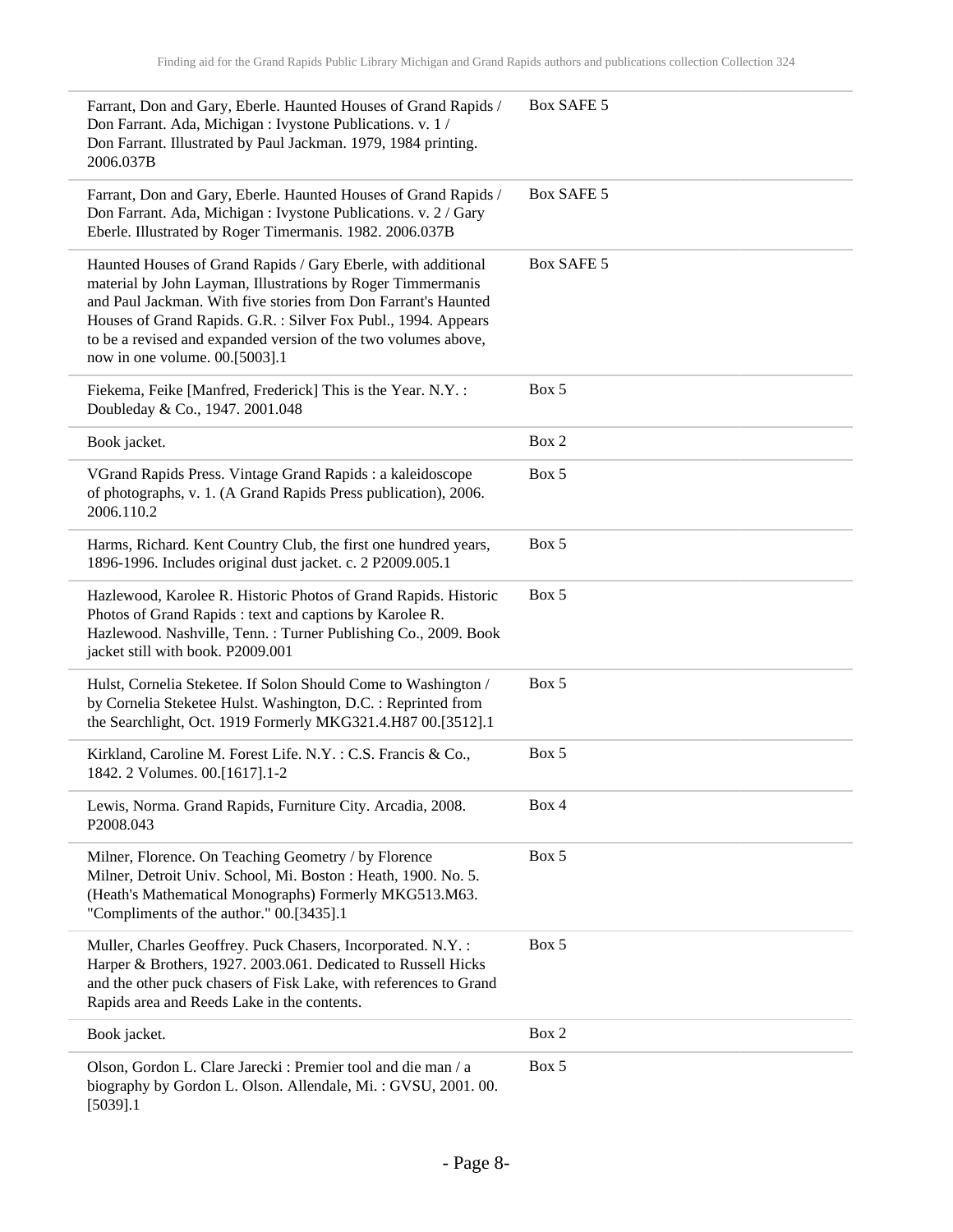| Olson, Gordon L. Fred M. Keller : doing things his way / a<br>biography by Gordon L. Olson. Allendale, Mi.: GVSU, 2000. 00.<br>$[5040]$ .1                                                                                                  | Box 5 |
|---------------------------------------------------------------------------------------------------------------------------------------------------------------------------------------------------------------------------------------------|-------|
| Russel Kirkhof, mechanic to millionaire : a biography / by Reid<br>Holland and Gordon Olson. Allendale, Mi.: Grand Valley State<br>College, 1983. 00.[5260].1                                                                               | Box 5 |
| Olson, Gordon L. History of the Grand Rapids Foundation /<br>Gordon Olson. GR : The Foundation, 1992. 00.[5172].1                                                                                                                           | Box 5 |
| Olson, Gordon L. Peninsular Club, 1881-1981. GR : The Club;<br>GR: Turnwall-Palma Co., 1981. 2005.                                                                                                                                          | Box 5 |
| Rand, Johnathan. Johnathan Rand's Michigan Chillers #13:<br>Gruesome Ghouls of Grand Rapids. Topinabee Island, Mi.:<br>Audiocraft Publ., Inc., 2007. P2007.040.009.                                                                         | Box 5 |
| Slootmacher, Wilhelmina. The Post Office (Unit Study Books:<br>Social Science series ; no. 207) N.Y. : American Education Press,<br>Inc., c. 1934. 00.[1509].1                                                                              | Box 5 |
| Smith, Bill and Larry ten Harmsel. Fred Meijer, stories of his<br>life" / Bill Smith & Larry ten Harmsel. G.R. : Eerdmans, 2009.<br>Hard copy, with dust jacket. 2009.043                                                                   | Box 5 |
| Stivers, Julie Christianson. A Tribute to Catherine Comet, Music<br>Director of the Grand Rapids Symphony, 1986-1997 / text by<br>Stiver, Flying Pencil Productions. Design by Tim Goodwin, City<br>Media, Inc. 2005.047                    | Box 5 |
| Stivers, Julie Christianson. [flyer] Finally  a Home of Our<br>Own, UICA / Urban Institute for Contemporary Arts. [1997].<br>Etheridge Company, Printing ; Julie Christianson Stivers, Copy ;<br>Tim Powers, Gould Design, Design. 2005.047 | Box 5 |
| Thin Ice : coming of age in Grand Rapids / edited by Reinder<br>Van Til and Gordon Olson. Grand Rapids, Mi.: Eerdmans, 2007.<br>P2007.048.1-2                                                                                               | Box 5 |
| Thin Ice. Uncorrected Proof. ca. March 2007. 2007.062.002                                                                                                                                                                                   | Box 5 |

# <span id="page-8-0"></span>**Van Alsburg, Chris (Chris Van Alsburg)**

| <b>Title/Description</b>                                                               | <b>Instances</b> |
|----------------------------------------------------------------------------------------|------------------|
| Bad Day at River Bend. Boston: Houghton Mifflin, 1995.<br>P <sub>2004.040.1</sub> -13  | Box 5            |
| Garden of Adbul Gasazi. Boston: Houghton Mifflin, 1979.<br>P <sub>2004</sub> .040.1-13 | Box 5            |
| Jumanji. Boston: Houghton Mifflin, 1981. P2004.040.1-13                                | Box 5            |
| Just a Dream. Boston: Houghton Mifflin, 1990. P2004.040.1-13                           | Box 5            |
| Mysteries of Harris Burdick. Boston: Houghton Mifflin, 1984                            | Box 5            |
| The Polar Express. Boston: Houghton Mifflin, 1985. Caldecott<br>Medal, P2004.040.1-13  | Box 5            |